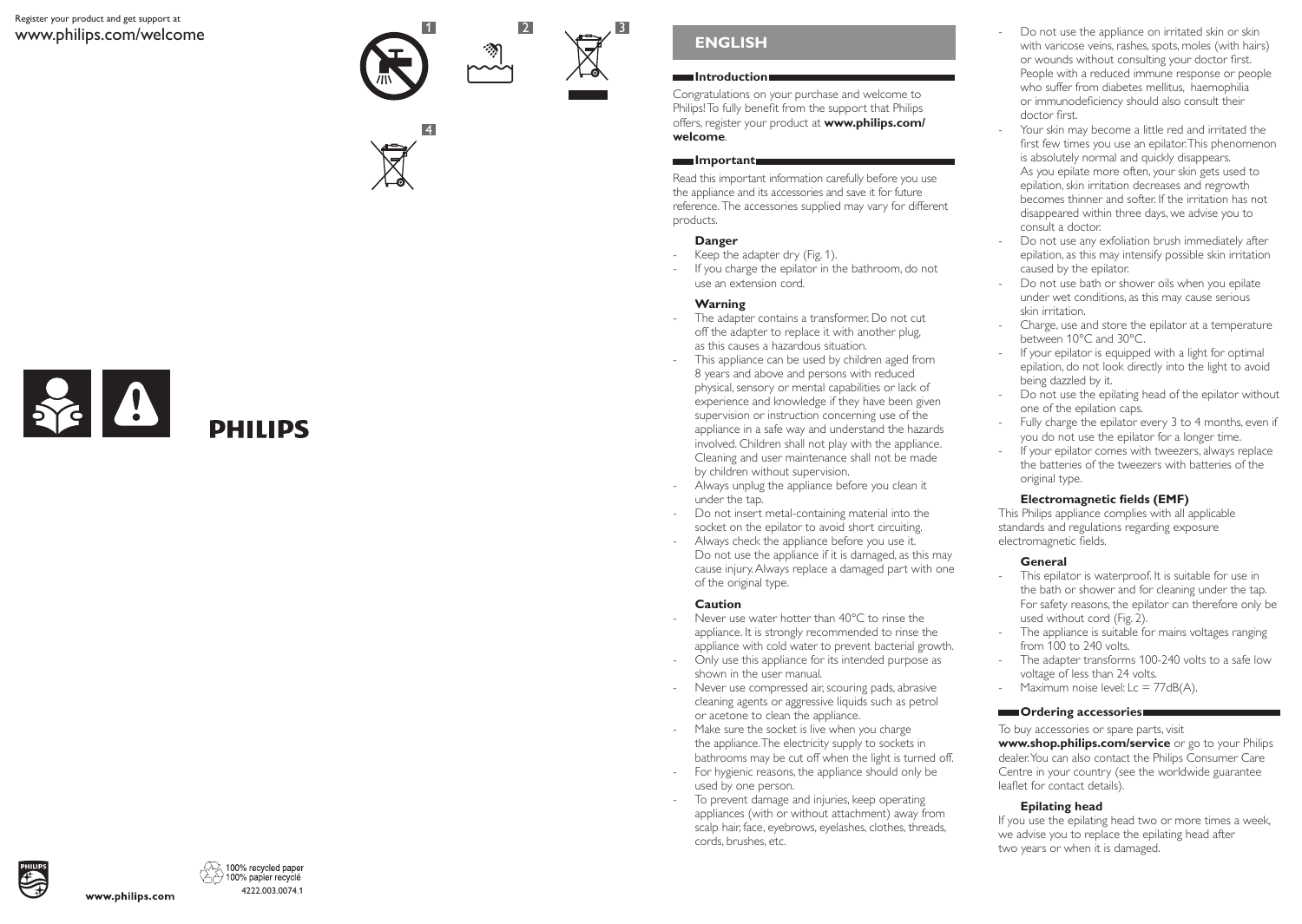### **Recycling**

- This symbol on a product means that the product is covered by European Directive 2012/19/EU (Fig. 3).
- This symbol means that the product contains a built-in rechargeable battery covered by European Directive 2006/66/EC which cannot be disposed of with normal household waste. We strongly advise you to take your product to an official collection point or a Philips service centre to have a professional remove the rechargeable battery (Fig. 4).
- Inform yourself about the local separate collection system for electrical and electronic products and rechargeable batteries. Follow local rules and never dispose of the product and rechargeable batteries with normal household waste. Correct disposal of old products and rechargeable batteries helps prevent negative consequences for the environment and human health.

### **Removing the rechargeable battery**

*Note: We strongly advise you to have a professional remove the rechargeable battery.* 

Only remove the rechargeable battery when you discard the appliance. Make sure the battery is completely empty when you remove it.

1 Check if there are any screws in the back or front of the appliance. If so, remove them.

2 Remove the back and/or front panel of the appliance with a screwdriver. If necessary, also remove additional screws and/or parts until you see the printed circuit board with the rechargeable battery.

3 If necessary, cut the wires to separate the printed circuit board and the rechargeable battery from the appliance.

#### **Removing the disposable battery**

To remove the disposable batteries, see the appropriate section in the user manual.

#### **Guarantee and support**

If you need information or support, please visit **www.philips.com/support** or read the separate worldwide guarantee leaflet.

# **Guarantee restrictions**

Cutting units are not covered by the terms of the international guarantee because they are subject to wear.

# **DEUTSCH**

# **Einführung**

Herzlichen Glückwunsch zu Ihrem Kauf und willkommen bei Philips! Um die Unterstützung von Philips optimal nutzen zu können, registrieren Sie Ihr Produkt bitte unter **www.philips.com/welcome**.

### **Wichtig**

Lesen Sie diese wichtigen Informationen vor dem Gebrauch des Geräts und der Zubehörteile aufmerksam durch, und bewahren Sie sie für eine spätere Verwendung auf. Die im Lieferumfang enthaltenen Zubehörteile können je nach Produkt variieren.

# **Gefahr**

- Halten Sie das Ladegerät trocken (Abb. 1).
- Beim Aufladen des Epilierers im Badezimmer sollten Sie kein Verlängerungskabel verwenden.

# **Warnung**

- Der Adapter enthält einen Transformator. Ersetzen Sie den Adapter keinesfalls durch einen anderen Stecker, da dies eine Gefährdungssituation darstellt. Dieses Gerät kann von Kindern ab 8 Jahren und Personen mit verringerten physischen, sensorischen oder psychischen Fähigkeiten oder Mangel an Erfahrung und Kenntnis verwendet werden, wenn sie bei der Verwendung beaufsichtigt werden oder Anweisung zum sicheren Gebrauch des Geräts erhalten und die Gefahren verstanden haben. Kinder dürfen nicht mit dem Gerät spielen. Die Reinigung und Pflege des Geräts darf von Kindern nicht ohne Aufsicht durchgeführt werden.
- Ziehen Sie stets das Netzteil aus der Steckdose, bevor Sie das Gerät unter fließendem Wasser reinigen. Zur Vermeidung eines Kurzschlusses stecken Sie kein
- metallhaltiges Material in die Buchse am Epilierer. Prüfen Sie das Gerät vor jedem Gebrauch. Verwenden Sie das Gerät nicht, wenn
- Beschädigungen erkennbar sind, da dies zu Verletzungen führen kann. Ersetzen Sie beschädigte Teile nur durch Originalteile.

### **Achtung**

- Das Wasser zur Reinigung des Geräts darf nicht heißer als 40 °C sein. Es wird dringend empfohlen, das Gerät mit kaltem Wasser auszuspülen, um Bakterienwachstum zu vermeiden.
	- Verwenden Sie dieses Gerät nur für den vorgesehenen
- Zweck wie in der Bedienungsanleitung angegeben. Benutzen Sie zum Reinigen des Geräts keine
- Druckluft, Scheuerschwämme und -mittel oder aggressive Flüssigkeiten wie Benzin oder Azeton.
- Prüfen Sie vor dem Aufladen des Geräts, ob die Steckdose kontinuierlich Strom führt. Steckdosen in Badezimmern werden häufig zusammen mit der Raumbeleuchtung ausgeschaltet.
- Aus hygienischen Gründen sollte das Gerät nur von einer Person verwendet werden.
- Halten Sie das eingeschaltete Gerät (mit oder ohne Aufsatz) fern von Kopfhaar, Gesicht, Augenbrauen, Wimpern sowie von Kleidung, Fäden, Kabeln, Bürsten usw., um Verletzungen und Beschädigungen zu vermeiden.
- Benutzen Sie das Gerät nicht bei Hautreizungen, Krampfadern, Ausschlag, Pickeln, (behaarten) Muttermalen oder Wunden, ohne vorher einen Arzt zu konsultieren. Gleiches gilt für Patienten mit geschwächter Immunabwehr, Diabetes, Hämophilie oder Immuninsuffizienz.
- Nach den ersten Anwendungen kann Ihre Haut möglicherweise mit Rötungen oder Reizungen reagieren. Dies ist völlig normal und sollte sich legen, sobald Sie sich an das Epilieren gewöhnt haben und die nachwachsenden Haare feiner und weicher werden. Sollte die Hautirritation nicht innerhalb von 3Tagen wieder abklingen, konsultieren Sie Ihren Arzt.
- Verwenden Sie nicht sofort nach der Epilation eine Peeling-Bürste, da dies mögliche Hautirritationen durch den Epilierer verstärken könnte.
- Verwenden Sie keine Bade- oder Duschöle, wenn Sie nass epilieren, da dies zu starken Hautreizungen führen kann.
- Laden, benutzen und verwahren Sie den Epilierer bei Temperaturen zwischen 10 °C und 30 °C.
- Wenn Ihr Epilierer über ein Licht für ein optimales Epilieren verfügt, blicken Sie nicht direkt in das Licht, um nicht geblendet zu werden.
- Verwenden Sie den Epilierkopf des Epilierers nicht ohne einen der Epilieraufsätze.
- Laden Sie den Epilierer alle 3 bis 4 Monate vollständig auf, auch wenn Sie ihn längere Zeit nicht verwenden.
- Wenn Ihr Epilierer über Pinzetten verfügt, ersetzen Sie die Batterien der Pinzetten immer mit Originalbatterien.

#### **Elektromagnetische Felder**

Dieses Philips Gerät erfüllt sämtliche Normen und Regelungen bezüglich der Exposition in elektromagnetischen Feldern.

#### **Allgemeines**

- Dieser Epilierer ist wasserdicht. Er ist zum Gebrauch in der Badewanne oder Dusche geeignet und lässt sich unter fließendem Wasser reinigen. Aus Sicherheitsgründen kann der Epilierer daher nur kabellos verwendet werden (Abb. 2).
- Er ist für Stromspannungen zwischen 100 und 240Volt konzipiert.
- Der Adapter wandelt Netzspannungen von 100 bis 240 Volt in eine sichere Betriebsspannung von unter 24 Volt um.
- Maximaler Geräuschpegel: Lc = 77 dB (A)

### **Bestellen von Zubehör**

Um Zubehörteile oder Ersatzteile zu kaufen, besuchen Sie **www.shop.philips.com/service**, oder gehen Sie zu Ihrem Philips Händler. Sie können auch das Philips Service-Center in Ihrem Land kontaktieren (die Kontaktdetails finden Sie in der internationalen Garantieschrift).

### **Epilierkopf**

Wenn Sie den Epilierkopf mehr als zweimal pro Woche verwenden, empfehlen wir Ihnen, den Epilierkopf nach zwei Jahren zu ersetzen oder wenn er beschädigt ist.

### **Recycling**

- Dieses Symbol auf einem Produkt bedeutet, dass für dieses Produkt die Europäische Richtlinie 2012/19/EU gilt (Abb. 3).
- Dieses Symbol bedeutet, dass das Produkt einen integrierten Akku enthält, der von der EU-Richtlinie 2006/66/EG abgedeckt wird und nicht mit dem normalen Hausmüll entsorgt werden kann. Wir empfehlen Ihnen dringend, Ihr Produkt zu einer offiziellen Sammelstelle oder einem Philips Service-Center zu bringen, um den Akku von einem Fachmann entfernen zu lassen (Abb. 4). Bitte informieren Sie sich über die örtlichen
- Bestimmungen zur getrennten Entsorgung von elektrischen und elektronischen Produkten und Akkus. Befolgen Sie die örtlichen Bestimmungen, und entsorgen Sie das Produkt und die Akkus nicht über den normalen Hausmüll. Durch die ordnungsgemäße Entsorgung von Altgeräten und Akkus werden Umwelt und Menschen vor möglichen negativen Folgen geschützt.

### **Den Akku entfernen**

*Hinweis: Wir empfehlen Ihnen, den Akku von einem Fachmann entfernen zu lassen.* 

Nehmen Sie den Akku nur zur Entsorgung des Geräts heraus. Vergewissern Sie sich, dass der Akku beim Herausnehmen vollständig entladen ist.

- 1 Überprüfen Sie, ob sich Schrauben auf der Vorderoder Rückseite des Geräts befinden. Ist dies der Fall, entfernen Sie sie.
- **2 Entfernen Sie die Abdeckung der Vorder- oder** Rückseite des Geräts mit einem Schraubendreher. Nehmen Sie, falls nötig, auch weitere Schrauben bzw. Teile heraus, bis Sie die Platine mit dem Akku sehen.
- 3 Sofern erforderlich, durchtrennen Sie die Drähte, um die Platine und den Akku vom Gerät zu trennen.

#### **Den Akku entfernen**

Eine Anleitung zum Entfernen der Batterien finden Sie im entsprechenden Abschnitt in der Bedienungsanleitung.

#### **Garantie und Support**

Für Unterstützung und weitere Informationen besuchen Sie die Philips Website unter **www.philips.com/ support,** oder lesen Sie die internationale Garantieschrift.

#### **Garantieeinschränkungen**

Schneideeinheiten unterliegen nicht den Bestimmungen der internationalen Garantie, da sie einem normalen Verschleiß ausgesetzt sind.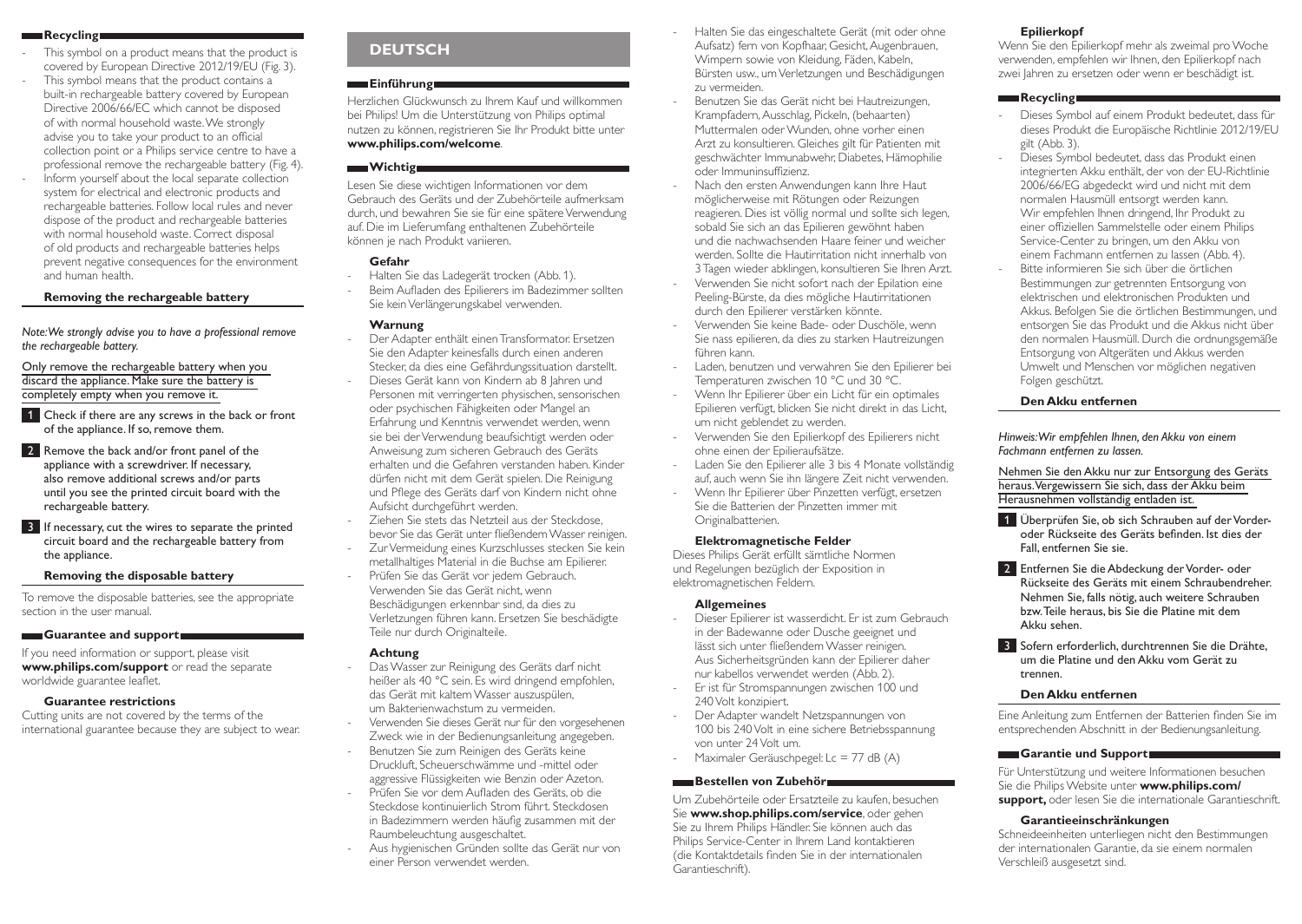# **ΕΛΛΗΝΙΚΑ**

## **Εισαγωγή**

Συγχαρητήρια για την αγορά σας και καλώς ήρθατε στη Philips! Για να επωφεληθείτε πλήρως από την υποστήριξη που παρέχει η Philips, δηλώστε το προϊόν σας στην ιστοσελίδα **www.philips.com/welcome**.

# **Σημαντικό**

Διαβάστε αυτές τις σημαντικές πληροφορίες προσεκτικά πριν χρησιμοποιήσετε τη συσκευή και τα εξαρτήματα και φυλάξτε τις για μελλοντική αναφορά. Τα παρεχόμενα εξαρτήματα ενδέχεται να διαφέρουν για διαφορετικά προϊόντα.

# **Κίνδυνος**

- Διατηρείτε το τροφοδοτικό στεγνό (Εικ. 1).
- Εάν φορτίζετε την αποτριχωτική συσκευή στο μπάνιο, μην χρησιμοποιείτε καλώδιο επέκτασης.

# **Προειδοποίηση**

- Το τροφοδοτικό περιέχει μετασχηματιστή. Μην κόψετε το βύσμα του τροφοδοτικού για να το αντικαταστήσετε με άλλο, καθώς αυτή η διαδικασία ενέχει κινδύνους.
- Αυτή η συσκευή μπορεί να χρησιμοποιηθεί από παιδιά ηλικίας 8 ετών και άνω, καθώς και από άτομα με περιορισμένες σωματικές, αισθητήριες ή διανοητικές ικανότητες ή χωρίς εμπειρία και γνώση, με την προϋπόθεση ότι τη χρησιμοποιούν υπό επίβλεψη ή έχουν λάβει οδηγίες σχετικά με την ασφαλή της χρήση και κατανοούν τους ενεχόμενους κινδύνους. Τα παιδιά δεν πρέπει να παίζουν με τη συσκευή. Τα παιδιά δεν πρέπει να καθαρίζουν τη συσκευή ή να εκτελούν διεργασίες συντήρησης χωρίς επίβλεψη.
- Αποσυνδέετε πάντα τη συσκευή από την πρίζα προτού την καθαρίσετε με νερό βρύσης.
- Μην εισάγετε υλικά που περιέχουν μέταλλα στην υποδοχή της αποτριχωτικής συσκευής, προκειμένου να αποφευχθεί τυχόν βραχυκύκλωμα.
- Να ελέγχετε πάντα τη συσκευή πριν τη χρησιμοποιήσετε. Μην χρησιμοποιείτε τη συσκευή αν έχει υποστεί φθορά, καθώς μπορεί να προκληθεί τραυματισμός. Να αντικαθιστάτε πάντα τα φθαρμένα εξαρτήματα με αντίστοιχα γνήσια.

# **Προσοχή**

- Ποτέ μην χρησιμοποιείτε νερό με θερμοκρασία μεγαλύτερη από 40°C για να ξεπλύνετε τη συσκευή. Σας συνιστούμε να ξεπλένετε τη συσκευή με κρύο νερό, ώστε να αποφευχθεί η ανάπτυξη βακτηριδίων.
- Χρησιμοποιείτε τη συσκευή μόνο για το σκοπό που προορίζεται και σύμφωνα με τις οδηγίες στο εγχειρίδιο χρήσης.
- Μην χρησιμοποιείτε ποτέ πεπιεσμένο αέρα, συρμάτινα σφουγγαράκια, στιλβωτικά καθαριστικά ή υγρά όπως πετρέλαιο ή ασετόν για τον καθαρισμό της συσκευής.
- Βεβαιωθείτε ότι η πρίζα λειτουργεί όταν φορτίζετε τη συσκευή. Σε πρίζες εγκατεστημένες στο μπάνιο, η παροχή ηλεκτρικού ρεύματος μπορεί να διακόπτεται όταν σβήνετε το φως. - Για λόγους υγιεινής, η συσκευή θα πρέπει να
- χρησιμοποιείται μόνο από ένα άτομο. - Για να αποφύγετε βλάβες και τραυματισμούς,
- όταν οι συσκευές βρίσκονται σε λειτουργία (με ή χωρίς εξάρτημα), κρατήστε τις μακριά από μαλλιά, πρόσωπο, φρύδια, βλεφαρίδες, ρούχα, κλωστές, καλώδια, βούρτσες κ.λπ.
- Μην χρησιμοποιείτε τη συσκευή σε ερεθισμένο δέρμα ή δέρμα με κιρσούς, εξανθήματα, σπυράκια, κρεατοελιές (με τρίχες) ή πληγές χωρίς να συμβουλευτείτε πρώτα το γιατρό σας. Άτομα με μειωμένη ανοσολογική απόκριση, ή άτομα που πάσχουν από σακχαρώδη διαβήτη, αιμοφιλία ή ανοσοανεπάρκεια θα πρέπει επίσης να συμβουλεύονται πρώτα το γιατρό τους.
- Το δέρμα σας μπορεί να κοκκινίσει και να ερεθιστεί λίγο τις πρώτες φορές που θα χρησιμοποιήσετε την αποτριχωτική συσκευή. Αυτό το φαινόμενο είναι απόλυτα φυσιολογικό και εξαφανίζεται σύντομα. Καθώς θα χρησιμοποιείτε τη συσκευή πιο συχνά, το δέρμα σας θα συνηθίζει στην αποτρίχωση, οι ερεθισμοί θα μειώνονται και οι τρίχες θα ξαναβγαίνουν πιο λεπτές και απαλές. Αν ο ερεθισμός δεν εξαφανιστεί μέσα σε τρεις μέρες, σας συνιστούμε να ζητήσετε ιατρική συμβουλή.
- Μην χρησιμοποιείτε το βουρτσάκι απολέπισης αμέσως μετά την αποτρίχωση, καθώς μπορεί να επιδεινωθεί τυχόν ερεθισμός του δέρματος που έχει προκληθεί από την αποτριχωτική μηχανή.
- Μην χρησιμοποιείτε έλαια για το μπάνιο όταν κάνετε αποτρίχωση σε υγρές συνθήκες, καθώς μπορεί να προκληθεί σοβαρός ερεθισμός του δέρματος.
- Φορτίζετε, χρησιμοποιείτε και αποθηκεύετε την αποτριχωτική συσκευή σε θερμοκρασίες μεταξύ 10°C και 30°C.
- Αν η αποτριχωτική συσκευή είναι εξοπλισμένη με ένα φως για βέλτιστη αποτρίχωση, μην κοιτάζετε απευθείας το φως για να μην θαμπώσουν τα μάτια σας.
- Μην χρησιμοποιείτε την αποτριχωτική κεφαλή της συσκευής χωρίς κάποιο από τα καλύμματα αποτρίχωσης.
- Φορτίζετε πλήρως την αποτριχωτική συσκευή κάθε 3 με 4 μήνες, ακόμα και εάν δεν τη χρησιμοποιείτε για μεγαλύτερο χρονικό διάστημα.
- Αν η αποτριχωτική συσκευή συνοδεύεται από τσιμπιδάκι, να αντικαθιστάτε πάντα τις μπαταρίες του με τις αντίστοιχες γνήσιες.

# **Ηλεκτρομαγνητικά πεδία (EMF)**

Η συγκεκριμένη συσκευή της Philips συμμορφώνεται με όλα τα ισχύοντα πρότυπα και τους κανονισμούς σχετικά με την έκθεση σε ηλεκτρομαγνητικά πεδία.

# **Γενικά**

- Αυτή η αποτριχωτική συσκευή είναι αδιάβροχη. Είναι κατάλληλη για χρήση στο μπάνιο ή στο ντους, καθώς και για να την καθαρίσετε κάτω από τη βρύση. Για λόγους ασφαλείας, η αποτριχωτική συσκευή μπορεί να χρησιμοποιηθεί μόνο χωρίς καλώδιο (Εικ. 2).
- Η συσκευή είναι κατάλληλη για τάση ρεύματος που κυμαίνεται από 100 έως 240 V.
- Το τροφοδοτικό μετατρέπει τα 100-240 V σε ασφαλή χαμηλή τάση, μικρότερη των 24 V.
- Μέγιστο επίπεδο θορύβου: Lc = 77dB(A).

# **Παραγγελία εξαρτημάτων**

Για να αγοράσετε εξαρτήματα ή ανταλλακτικά, επισκεφτείτε τη διεύθυνση **www.shop.philips. com/service** ή απευθυνθείτε στον αντιπρόσωπο της Philips στην περιοχή σας. Μπορείτε επίσης να επικοινωνήσετε με το Κέντρο Εξυπηρέτησης Καταναλωτών της Philips στη χώρα σας (θα βρείτε τα στοιχεία επικοινωνίας στο φυλλάδιο της διεθνούς εγγύησης).

### **Αποτριχωτική κεφαλή**

Αν χρησιμοποιείτε την ξυριστική κεφαλή δύο ή περισσότερες φορές την εβδομάδα, σας συμβουλεύουμε να την αντικαθιστάτε κάθε δύο χρόνια ή όταν φθαρεί.

### **Ανακύκλωση**

- Αυτό το σύμβολο δηλώνει ότι το προϊόν καλύπτεται από την Ευρωπαϊκή Οδηγία 2012/19/ΕΚ (Εικ. 3).
- Αυτό το σύμβολο υποδηλώνει ότι το προϊόν περιέχει ενσωματωμένη επαναφορτιζόμενη μπαταρία η οποία καλύπτεται από την Ευρωπαϊκή Οδηγία 2006/66/ΕΚ, γεγονός που σημαίνει ότι δεν μπορεί να απορριφθεί μαζί με τα συνηθισμένα απορρίμματα του σπιτιού σας. Σας συνιστούμε να προσκομίσετε το προϊόν σας σε ένα επίσημο σημείο συλλογής ή σε ένα εξουσιοδοτημένο κέντρο επισκευών της Philips, ώστε η επαναφορτιζόμενη μπαταρία να αφαιρεθεί από κάποιον επαγγελματία (Εικ. 4).
- Ενημερωθείτε για τους τοπικούς κανόνες σχετικά με την ξεχωριστή συλλογή ηλεκτρικών και ηλεκτρονικών προϊόντων και επαναφορτιζόμενων μπαταριών. Τηρείτε τους τοπικούς κανόνες και μην απορρίπτετε ποτέ το προϊόν και τις επαναφορτιζόμενες μπαταρίες μαζί με τα συνηθισμένα οικιακά απορρίμματα. Η σωστή απόρριψη παλιών προϊόντων και μπαταριών συμβάλλει στην αποφυγή αρνητικών επιπτώσεων για το περιβάλλον και την ανθρώπινη υγεία.

# **Αφαίρεση της επαναφορτιζόμενης μπαταρίας**

*Σημείωση: Σας συνιστούμε η αφαίρεση της επαναφορτιζόμενης μπαταρίας να γίνεται από κάποιον επαγγελματία.* 

#### Αφαιρέστε την επαναφορτιζόμενη μπαταρία μόνο όταν πρόκειται να απορρίψετε τη συσκευή.

Βεβαιωθείτε ότι η μπαταρία είναι εντελώς άδεια όταν πρόκειται να την αφαιρέσετε.

- 1 Ελέγξτε αν υπάρχουν βίδες στο πίσω ή το εμπρός μέρος της συσκευής. Αν ναι, αφαιρέστε τις.
- 2 Αφαιρέστε το πίσω ή/και το επρός τμήμα της συσκευής με ένα κατσαβίδι. Εάν χρειαστεί, αφαιρέστε επιπλέον βίδες ή/και εξαρτήματα μέχρι να δείτε την πλακέτα τυπωμένου κυκλώματος με την επαναφορτιζόμενη μπαταρία.
- 3 Εάν χρειαστεί, κόψτε τα καλώδια για να διαχωρίσετε την πλακέτα τυπωμένου κυκλώματος και την επαναφορτιζόμενη μπαταρία από τη συσκευή.

# **Αφαίρεση της μπαταρίας μίας χρήσης**

Για να αφαιρέσετε τις μπαταρίες μίας χρήσης, ανατρέξτε στην αντίστοιχη ενότητα στο εγχειρίδιο χρήσης.

# **Εγγύηση και υποστήριξη**

Αν χρειάζεστε πληροφορίες ή υποστήριξη, επισκεφτείτε τη διεύθυνση **www.philips.com/ support** ή διαβάστε το ξεχωριστό φυλλάδιο της διεθνούς εγγύησης.

# **Περιορισμοί εγγύησης**

Οι μονάδες κοπής δεν καλύπτονται από τους όρους της διεθνούς εγγύησης, καθώς υπόκεινται σε φθορά.

# **ESPAÑOL**

### **Introducción**

Enhorabuena por la compra de este producto y bienvenido a Philips. Para sacar el mayor partido de la asistencia que Philips le ofrece, registre su producto en **www.philips.com/welcome**.

### **Importante**

Antes de usar el aparato, lea atentamente esta información importante y consérvela por si necesitara consultarla en el futuro. Los accesorios suministrados pueden variar según el producto.

# **Peligro**

- Mantenga el adaptador seco (fig. 1).
- Si carga la depiladora en el cuarto de baño, no use un cable alargador.

# **Advertencia**

- El adaptador incorpora un transformador. No corte el adaptador para sustituirlo por otra clavija, ya que podría provocar situaciones de peligro.
- Este aparato puede ser usado por niños a partir de 8 años y por personas con su capacidad física, psíquica o sensorial reducida y por quienes no tengan los conocimientos y la experiencia necesarios, si han sido supervisados o instruidos acerca del uso del aparato de forma segura y siempre que sepan los riesgos que conlleva su uso. No permita que los niños jueguen con el aparato. Los niños no deben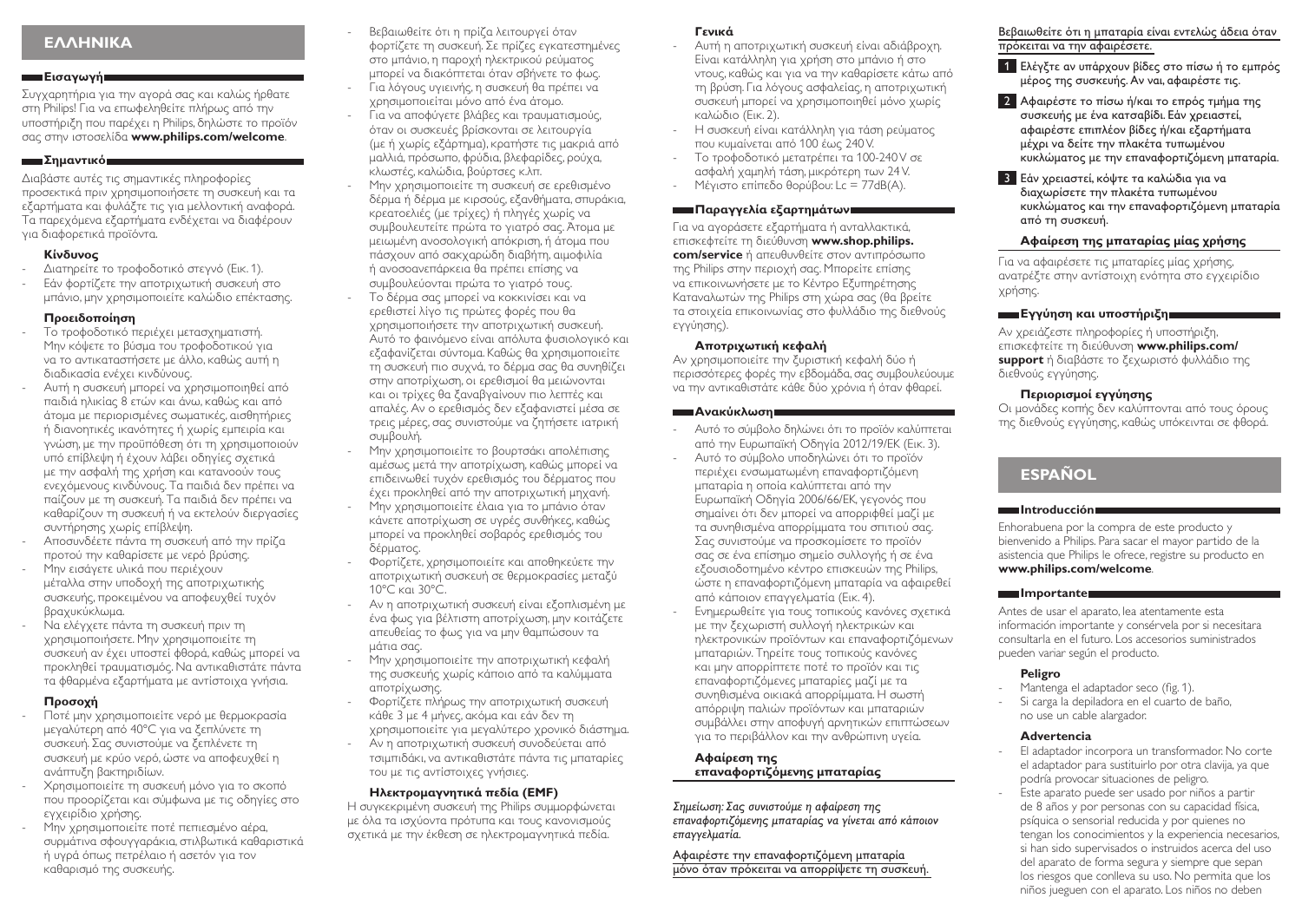llevar a cabo la limpieza ni el mantenimiento a menos que sean supervisados.

- Desenchufe siempre el aparato antes de limpiarlo bajo el grifo.
- No inserte ningún objeto metálico en la toma de la depiladora para evitar que se produzca un cortocircuito.
- Compruebe siempre el aparato antes de utilizarlo. No utilice el aparato si está dañado, ya que podría ocasionar lesiones. Sustituya siempre una pieza dañada por una del modelo original.

### **Precaución**

- No enjuague el aparato con agua a más de 40 °C. Es muy recomendable enjuagarlo con agua fría para evitar la aparición de bacterias.
- Utilice este aparato solo para el uso al que está destinado como se indica en el manual de usuario.
- No utilice nunca aire comprimido, estropajos, agentes abrasivos ni líquidos agresivos, como gasolina o acetona, para limpiar el aparato.
- Asegúrese de que el enchufe tenga corriente cuando cargue el aparato. El suministro eléctrico a los enchufes en cuartos de baño puede quedar interrumpido al apagar la luz.
- Por razones de higiene, el aparato debería ser usado únicamente por una persona.
- Cuando los aparatos estén en funcionamiento (con o sin accesorios), manténgalos alejados del pelo de la cabeza, la cara, las pestañas y las cejas, así como de la ropa, hilos, cables, cepillos, etc., con el fin de evitar accidentes y deterioros.
- No utilice el aparato sobre piel irritada o con venas varicosas, erupciones, manchas, lunares (con pelos) o heridas sin consultar antes a su médico. Las personas con una respuesta inmunológica reducida o personas que padezcan diabetes mellitus, hemofilia o inmunodeficiencia también deben consultar antes a su médico.
- Las primeras veces que utilice una depiladora, la piel puede enrojecerse e irritarse un poco. Este fenómeno es completamente normal y desaparecerá pronto. Cuando se depile más a menudo, la piel se irá a acostumbrando al proceso, la irritación disminuirá y el vello que salga de nuevo será cada vez más fino y suave. Si la irritación no desaparece al cabo de tres días, le recomendamos que consulte a su médico.
- No utilice el cepillo exfoliante inmediatamente después de la depilación, ya que esto puede intensificar la irritación de la piel provocada por la depiladora.
- No utilice aceites de baño o ducha cuando se depile en húmedo, ya que esto puede causar irritaciones de piel graves.
- Cargue, utilice y guarde la depiladora a una temperatura entre 10 °C y 30 °C.
- Si la depiladora cuenta con una luz para ofrecer una depilación óptima, no mire directamente a la luz para evitar deslumbrarse.
- No utilice el cabezal depilador de la depiladora sin uno de los adaptadores.
- Cargue por completo la depiladora cada 3 ó 4 meses, incluso si no la usa durante largo tiempo.
- Si la depiladora incluye pinzas, sustituya siempre las pilas de las pinzas con las pilas del modelo original.

# **Campos electromagnéticos (CEM)**

Este aparato de Philips cumple los estándares y las normativas aplicables sobre exposición a campos electromagnéticos.

# **General**

- Esta depiladora es resistente al agua. Se puede utilizar en la bañera o en la ducha y se puede limpiar bajo el grifo. Por tanto, la depiladora solo puede utilizarse sin cable por motivos de seguridad (fig. 2).
- Este aparato es adecuado para voltajes de red de 100 a 240 voltios. - El adaptador transforma la corriente de
- 100 240 voltios en un bajo voltaje de seguridad inferior a 24 voltios.
- Nivel de ruido máximo: Lc = 77 dB(A).

### **Solicitud de accesorios**

Para comprar accesorios o piezas de repuesto, visite **www.shop.philips.com/service** o acuda a su distribuidor de Philips. También puede ponerse en contacto con el Servicio de Atención al Cliente de Philips en su país (consulte el folleto de garantía mundial para encontrar los datos de contacto).

### **Cabezal depilador**

Si utiliza el cabezal depilador dos o más veces a la semana, le aconsejamos sustituirlo cada dos años o si está deteriorado.

# **Reciclaje**

- Este símbolo en un producto significa que el producto cumple con la directiva europea 2012/19/UE (fig. 3).
- Este símbolo significa que el producto contiene una batería recargable integrada cubierta por la directiva europea 2006/66/CE, que no se debe tirar con la basura normal del hogar. Le recomendamos encarecidamente que lleve el producto a un punto de recogida oficial o a un centro de servicio Philips para que un profesional extraiga la batería recargable (fig. 4).
- Infórmese sobre el sistema local de recogida selectiva de baterías recargables y productos eléctricos y electrónicos. Siga la normativa local y no deseche el producto ni la batería recargable con la basura normal del hogar. El correcto desecho de los productos antiguos y las baterías recargables ayuda a evitar consecuencias negativas para el medio ambiente y la salud humana.

# **Cómo extraer la batería recargable**

*Nota: Le recomendamos encarecidamente que acuda a un profesional para que extraiga la batería recargable.* 

Quite la batería recargable únicamente cuando deseche el aparato. Asegúrese de que la batería esté completamente descargada cuando la saque del aparato.

- 1 Compruebe si hay tornillos en la parte posterior o frontal del aparato. Si es así, quítelos.
- 2 Retire la parte posterior o el panel frontal del aparato con un destornillador. Si es necesario, quite también los tornillos o piezas adicionales hasta que vea el circuito impreso con la batería recargable.
- 3 Si es necesario, corte los cables para separar el circuito impreso y la batería recargable del aparato.

### **Cómo retirar la pila desechable**

Para retirar las pilas desechables, consulte la sección correspondiente del manual de usuario.

### **Garantía y asistencia**

Si necesita asistencia o información, visite **www.philips.com/ support** o lea el folleto de garantía mundial independiente.

# **Restricciones de la garantía**

Las unidades de corte no están cubiertas por los términos de la garantía internacional debido a que están sujetas a desgaste.

# **FRANÇAIS**

# **Introduction**

Félicitations pour votre achat et bienvenue dans l'univers Philips ! Pour profiter pleinement de l'assistance Philips, enregistrez votre produit sur le site à l'adresse suivante : **www.philips.com/welcome**.

### **Important**

Lisez attentivement ces informations importantes avant d'utiliser l'appareil et ses accessoires et conservez-les pour un usage ultérieur. Les accessoires fournis peuvent varier selon les différents produits.

# **Danger**

- Gardez l'adaptateur au sec (fig. 1).
- Si vous chargez l'épilateur dans la salle de bain, n'utilisez pas de rallonge.

### **Avertissement**

- L'adaptateur contient un transformateur. N'essayez pas de remplacer la fiche de l'adaptateur pour éviter tout accident.
- Cet appareil peut être utilisé par des enfants âgés de 8 ans ou plus, des personnes dont les capacités physiques, sensorielles ou intellectuelles sont réduites ou des personnes manquant d'expérience et de connaissances, à condition que ces enfants ou personnes soient sous surveillance ou qu'ils aient reçu des instructions quant à l'utilisation sécurisée de l'appareil et qu'ils aient pris connaissance des dangers encourus. Les enfants ne doivent pas jouer avec l'appareil. Le nettoyage et l'entretien ne doivent pas être réalisés par des enfants sans surveillance.
- Débranchez toujours l'appareil avant de le nettoyer sous l'eau du robinet.
- N'insérez pas d'éléments en métal dans la prise de l'épilateur pour éviter tout court-circuit.
- Vérifiez toujours l'appareil avant de l'utiliser. Afin d'éviter tout accident, n'utilisez pas l'appareil s'il est endommagé. Remplacez toujours une partie endommagée par une pièce du même type.

# **Attention**

- N'utilisez jamais de l'eau dont la température est supérieure à 40 °C pour rincer l'appareil. Il est fortement recommandé de rincer l'appareil à l'eau froide afin d'éviter que des bactéries ne se développent.
- N'utilisez pas cet appareil à d'autres fins que celles pour lesquelles il a été conçu (voir le mode d'emploi).
- N'utilisez jamais d'air comprimé, de tampons à récurer, de produits abrasifs ou de détergents agressifs tels que de l'essence ou de l'acétone pour nettoyer l'appareil.
- Assurez-vous que la prise de courant est alimentée lorsque vous chargez l'appareil. Dans une salle de bain, notez que l'alimentation électrique des prises peut être coupée lorsque vous éteignez la lumière.
- Pour des raisons d'hygiène, l'appareil doit être utilisé par une seule personne.
- Pour prévenir tout dommage ou blessure, évitez de faire fonctionner les appareils (avec ou sans accessoire) près de vos cheveux, de votre visage, de vos sourcils et cils, ainsi qu'à proximité de vêtements, fils, câbles, brosses, etc.
- N'utilisez pas l'appareil sans avoir consulté votre médecin si votre peau est irritée ou si vous avez des varices, rougeurs, boutons, grains de beauté (avec pilosité) ou blessures. De même, avant la première utilisation, les personnes ayant une immunité réduite ou souffrant de diabète, d'hémophilie ou d'immunodéficience doivent aussi consulter leur médecin.
- Lors des premières utilisations, il est possible que la peau rougisse ou s'irrite légèrement. Il s'agit d'une réaction normale qui disparaîtra rapidement. La gêne ressentie au début diminuera progressivement à chaque utilisation. Au fur et à mesure, votre peau s'habituera et la repousse sera plus fine. Cependant, si l'irritation persiste au-delà de trois jours, consultez votre médecin.
- N'utilisez pas de brosse exfoliante immédiatement après l'épilation car cela peut intensifier l'irritation de la peau causée par l'épilateur.
- N'utilisez pas d'huiles de bain ou de douche en cas d'épilation sur peau humide, car cela pourrait entraîner une irritation de la peau.
- Utilisez, chargez et conservez l'épilateur à une température comprise entre 10 °C et 30 °C.
- Si votre épilateur est équipé d'une lumière pour une épilation optimale, ne regardez pas directement la lumière car elle risquerait de vous éblouir.
- N'utilisez pas la tête d'épilation sans accessoire d'épilation.
- Rechargez entièrement l'épilateur tous les 3 à 4 mois, même en cas d'inutilisation prolongée.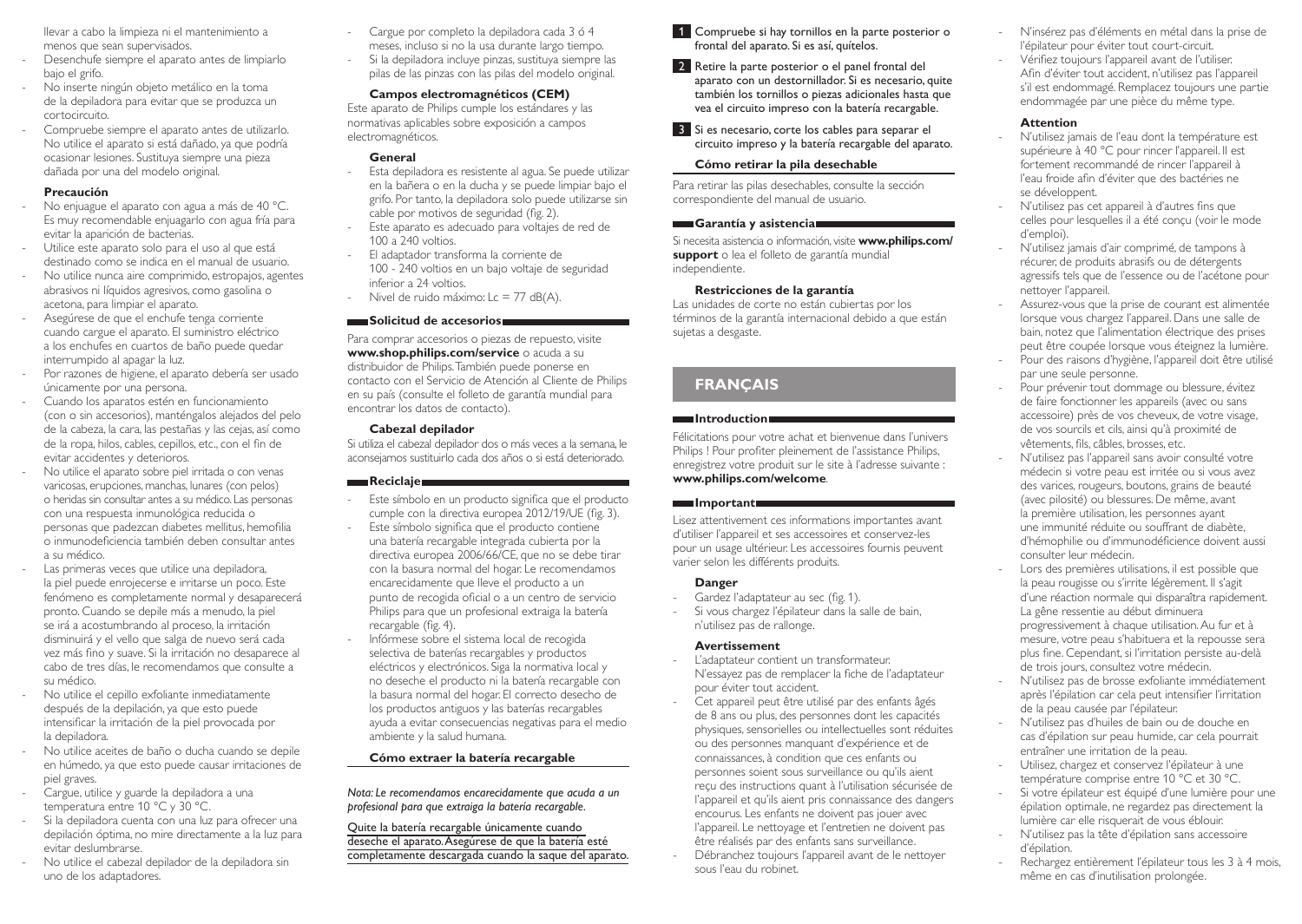- Si l'épilateur est fourni avec une pince à épiler, remplacez toujours les piles de la pince à épiler par des piles de même type.

# **Champs électromagnétiques (CEM)**

Cet appareil Philips est conforme à toutes les normes et à tous les règlements applicables relatifs à l'exposition aux champs électromagnétiques.

# **Général**

- Cet épilateur est étanche. Il peut être utilisé dans le bain ou sous la douche et nettoyé à l'eau courante en toute sécurité. Pour des raisons de sécurité, l'épilateur est dès lors uniquement prévu pour une utilisation sans fil (fig. 2).
- L'appareil est conçu pour une tension secteur comprise entre 100V et 240V.
- L'adaptateur transforme la tension de 100-240V en une tension de sécurité de moins de 24V.
- Niveau sonore maximal :  $c = 77$  dB(A).

### **Commande d'accessoires**

Pour acheter des accessoires ou des pièces de rechange, visitez le site Web **www.shop.philips.com/service** ou rendez-vous chez votre revendeur Philips. Vous pouvez également contacter le Service Consommateurs Philips de votre pays (voir le dépliant de garantie internationale pour les coordonnées).

### **Tête d'épilation**

Si vous utilisez la tête d'épilation deux fois par semaine ou plus, nous vous conseillons de remplacer la tête d'épilation au bout d'un an ou deux, ou lorsqu'elle est endommagée.

### **Recyclage**

- Ce symbole sur un produit indique que ce dernier est conforme à la directive européenne 2012/19/UE (fig. 3).
- Ce symbole signifie que le produit contient une batterie rechargeable intégrée conforme à la directive européenne 2006/66/CE, qui ne doit pas être mise au rebut avec les ordures ménagères. Nous vous conseillons vivement de déposer votre produit dans un centre de collecte officiel ou un Centre Service Agréé Philips pour qu'un professionnel retire la batterie rechargeable (fig. 4).
- Renseignez-vous sur les dispositions en vigueur dans votre région concernant la collecte séparée des appareils électriques et électroniques et des piles rechargeables. Respectez les réglementations locales et ne jetez pas le produit et les piles rechargeables avec les ordures ménagères.

La mise au rebut citoyenne des anciens produits et des piles rechargeables permet de protéger l'environnement et la santé.

# **Retrait de la batterie rechargeable**

*Remarque : Nous vous conseillons vivement de faire retirer la batterie rechargeable par un professionnel.* 

Retirez la batterie rechargeable uniquement lorsque vous mettez l'appareil au rebut. Assurez-vous que la batterie est complètement déchargée lorsque vous la retirez.

- 1 Vérifiez si des vis sont présentes à l'arrière ou à l'avant de l'appareil. Si c'est le cas, enlevez-les.
- 2 Enlevez le panneau avant et/ou arrière de l'appareil avec un tournevis. Si nécessaire, enlevez également les vis et/ou parties supplémentaires jusqu'à ce que vous voyiez le circuit imprimé avec la batterie rechargeable.
- 3 Si nécessaire, coupez les fils pour séparer le circuit imprimé et la batterie rechargeable de l'appareil.

# **Retrait de la pile jetable**

Pour retirer les piles jetables, reportez-vous à la section appropriée dans le manuel d'utilisation.

### **Garantie et assistance**

Si vous avez besoin d'une assistance ou d'informations supplémentaires, consultez le site Web **www.philips.com/ support** ou lisez le dépliant séparé sur la garantie internationale.

### **Limites de la garantie**

Étant susceptible de s'user, le bloc tondeuse n'est pas couvert par la garantie internationale.

# **ITALIANO**

### **Introduzione**

Congratulazioni per l'acquisto e benvenuti in Philips! Per trarre il massimo vantaggio dall'assistenza Philips, registrate il vostro prodotto su **www.philips.com/ welcome**

### **Importante**

Leggete con attenzione queste informazioni importanti prima di usare l'apparecchio e i relativi accessori e conservatele per eventuali riferimenti futuri. Gli accessori in dotazione possono variare a seconda del prodotto.

# **Pericolo**

- Mantenete sempre asciutto l'adattatore (fig. 1).
- Se l'epilatore viene caricato in bagno, non utilizzate una prolunga.

# **Avviso**

L'adattatore contiene un trasformatore. Non tagliate l'adattatore per sostituirlo con un'altra spina onde evitare situazioni pericolose.

- Quest'apparecchio può essere usato da bambini a partire da 8 anni di età e da persone con capacità mentali, fisiche o sensoriali ridotte, prive di esperienza o conoscenze adatte a condizione che tali persone abbiano ricevuto assistenza o formazione per utilizzare l'apparecchio in maniera sicura e capiscano i potenziali pericoli associati a tale uso. Evitate che i bambini giochino con l'apparecchio. La manutenzione e la pulizia non devono essere eseguite da bambini se non in presenza di un adulto. - Scollegate sempre la spina dall'apparecchio prima di
- pulirlo sotto l'acqua corrente. - Non inserite materiali in metallo nella presa dello spinotto dell'epilatore per evitare il rischio di corto circuito.
- Controllate sempre l'apparecchio prima di utilizzarlo. Non usate l'apparecchio se danneggiato, in quanto potrebbe causare lesioni. Se una parte risulta danneggiata, sostituitela sempre con un ricambio originale.

### **Attenzione**

- Non utilizzate acqua ad una temperatura superiore a 40 °C per sciacquare l'apparecchio. Si consiglia vivamente di sciacquare l'apparecchio con acqua fredda per evitare la formazione di batteri.
- Utilizzate questo apparecchio per lo scopo previsto come indicato nel manuale dell'utente.
- Non usate aria compressa, prodotti o sostanze abrasive o detergenti aggressivi, come benzina o acetone, per pulire l'apparecchio.
- Controllate che la presa di corrente funzioni durante la ricarica dell'apparecchio. Spesso l'erogazione di corrente alle prese dei bagni viene interrotta quando si spegne la luce.
- Per motivi igienici, l'apparecchio deve essere usato da una sola persona.
- Al fine di evitare danni o lesioni, tenete gli apparecchi in funzione (con o senza accessori) lontano da capelli, viso, ciglia, sopracciglia, vestiti, fili, cavi, spazzole, ecc...
- Non utilizzate l'apparecchio su pelle irritata o in caso di vene varicose, eruzioni cutanee, foruncoli, nei (con peli) o ferite senza previo consulto medico. In caso di risposta immunitaria ridotta, nei pazienti affetti da diabete mellito, emofilia o immunodeficienza, è consigliabile chiedere il parere del medico.
- Le prime volte che usate un epilatore, la pelle potrebbe arrossarsi o irritarsi leggermente. Si tratta di un fenomeno del tutto normale e destinato a scomparire rapidamente, non appena la pelle si sarà abituata all'epilazione e i peli saranno più sottili e morbidi. Qualora l'irritazione persista per più di tre giorni, consultate il medico.
- Non usate spazzole esfolianti subito dopo l'epilazione poiché questo potrebbe intensificare un'eventuale irritazione cutanea dovuta all'epilatore.
- Non usate oli da bagno o doccia durante l'epilazione su pelle bagnata per evitare gravi irritazioni alla pelle.
- Caricate, utilizzate e conservate l'epilatore a una temperatura compresa tra 10° C e 30° C.
- Se l'epilatore è dotato di una luce per un'epilazione ottimale, non guardate direttamente all'interno della luce per evitare di rimanere abbagliati.
- Non usate la testina epilatoria dell'epilatore senza una delle relative protezioni.
- Effettuate una ricarica completa ogni 3 4 mesi, anche se non utilizzate l'epilatore per un periodo di tempo prolungato.
- Se l'epilatore viene fornito con pinzette, sostituite sempre le batterie delle pinzette con batterie dello stesso tipo.

# **Campi elettromagnetici (EMF)**

Questo apparecchio Philips è conforme a tutti gli standard e alle norme relativi all'esposizione ai campi elettromagnetici.

# **Indicazioni generali**

- Questo epilatore è impermeabile. Può essere usato in bagno o sotto la doccia e pulito sotto l'acqua corrente. Per ragioni di sicurezza, l'epilatore può quindi essere utilizzato solo senza filo (fig. 2).
- L'apparecchio funziona con tensioni comprese fra 100 e 240 V.
- L'adattatore trasforma la tensione a 100-240 volt in una tensione più bassa e sicura inferiore ai 24 volt.
- Livello di rumorosità massimo: Lc = 77 dB(A).

# **Condinazione degli accessori**

Per acquistare accessori o parti di ricambio, visitate il sito **www.shop.philips.com/service** oppure recatevi presso il vostro rivenditore Philips. Potete contattare anche il centro assistenza Philips del vostro paese (per i dettagli di contatto, consultate l'opuscolo della garanzia internazionale).

# **Testina epilatoria**

Se utilizzate la testina epilatoria due o più volte la settimana, è consigliabile sostituirla dopo uno o due anni oppure in caso di danni.

# **Riciclaggio**

- Questo simbolo indica che il prodotto è conforme alla Direttiva europea 2012/19/EU (fig. 3).
- Questo simbolo indica che il prodotto contiene una batteria ricaricabile conforme alla direttiva europea 2006/66/CE e che quindi non può essere smaltita con i normali rifiuti domestici. Vi consigliamo di portare l'apparecchio presso un punto di raccolta o un centro assistenza Philips dove un tecnico provvederà alla rimozione della batteria (fig. 4).
- Informatevi sulle normative locali relative alla raccolta differenziata dei prodotti elettrici ed elettronici e delle batterie ricaricabili. Attenetevi alle normative locali e non smaltite il prodotto e le batterie ricaricabili con i normali rifiuti domestici. Lo smaltimento corretto dei vostri prodotti usati contribuisce a prevenire potenziali effetti negativi sull'ambiente e sulla salute.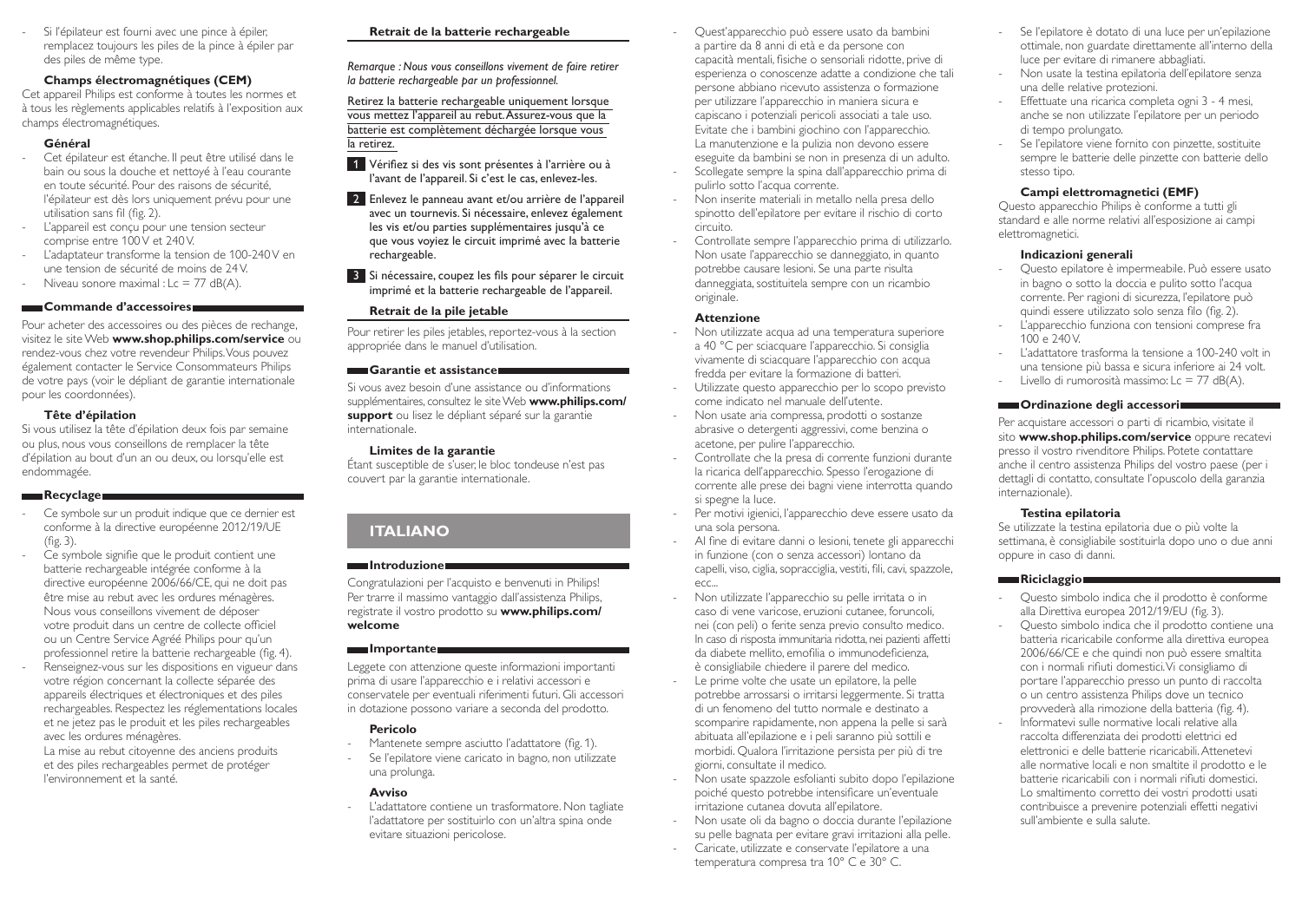#### **Rimozione della batteria ricaricabile**

*Nota: consigliamo di far rimuovere la batteria ricaricabile da un tecnico.* 

Prima di provvedere allo smaltimento dell'apparecchio, rimuovete la batteria ricaricabile. Prima di rimuoverla, assicuratevi che sia completamente scarica.

- 1 Verificate se sono presenti viti nella parte posteriore o anteriore dell'apparecchio. In caso affermativo rimuovetele.
- 2 Rimuovete il pannello posteriore e/o anteriore dell'apparecchio con un cacciavite. Se necessario, rimuovete anche le viti e/o le parti aggiuntive finché non risulta visibile la scheda a circuiti stampati con la batteria ricaricabile.
- 3 Se necessario, tagliate i fili per separare la scheda a circuiti stampati e la batteria ricaricabile dall'apparecchio.

#### **Rimozione della batteria usa e getta**

Per rimuovere le batterie usa e getta, consultate la relativa sezione nel manuale dell'utente.

#### **Garanzia e assistenza**

Per assistenza o informazioni, visitate il sito Web all'indirizzo **www.philips.com/support** oppure leggete l'opuscolo della garanzia internazionale.

#### **Limitazioni della garanzia**

I blocchi lame non sono coperti dai termini della garanzia internazionale perché soggetti a usura.

# **NEDERLANDS**

#### **Introductie**

Gefeliciteerd met uw aankoop en welkom bij Philips! Als u volledig wilt profiteren van de ondersteuning die Philips biedt, registreer uw product dan op **www.philips.com/welcome**.

#### **Belangrijk**

Lees deze belangrijke informatie zorgvuldig door voordat u het apparaat en de accessoires gebruikt en bewaar de gebruiksaanwijzing om deze indien nodig later te kunnen raadplegen. De geleverde accessoires kunnen variëren per product.

### **Gevaar**

- Houd de adapter droog (fig. 1).
- Gebruik geen verlengsnoer als u het epileerapparaat in de badkamer oplaadt.

#### **Waarschuwing**

De adapter bevat een transformator. Knip de adapter niet af om deze te vervangen door een andere stekker, aangezien dit een gevaarlijke situatie oplevert.

- Dit apparaat kan worden gebruikt door kinderen vanaf 8 jaar en door personen met verminderde lichamelijke, zintuiglijke of geestelijke vermogens, of die gebrek aan ervaring of kennis hebben, als iemand die verantwoordelijk is voor hun veiligheid toezicht op hen houdt, en zij de gevaren van het gebruik begrijpen. Kinderen mogen niet met het apparaat spelen. Reiniging en onderhoud dienen niet zonder toezicht door kinderen te worden uitgevoerd. Koppel altijd de stekker los voordat u het apparaat onder de kraan schoonspoelt.
- Steek geen metaalhoudend materiaal in de aansluiting voor het epileerapparaat, om kortsluiting te voorkomen.
- Controleer het apparaat altijd voordat u het gebruikt. Gebruik het apparaat niet als het beschadigd is, omdat dit tot verwondingen kan leiden. Vervang een beschadigd onderdeel altijd door onderdeel van het oorspronkelijke type.

#### **Let op**

- Spoel het apparaat nooit af met water met een temperatuur hoger dan 40 °C. U wordt sterk aangeraden het apparaat te spoelen met koud water om bacterievorming te voorkomen.

- Gebruik dit apparaat alleen voor het beoogde doeleinde zoals beschreven in de gebruiksaanwijzing.
- Gebruik nooit perslucht, schuursponzen, schurende schoonmaakmiddelen of agressieve vloeistoffen zoals benzine of aceton om het apparaat schoon te maken.
- Zorg ervoor dat er stroom op het stopcontact staat wanneer u het apparaat gaat opladen. Het is mogelijk dat de stroomtoevoer naar stopcontacten in badkamers wordt afgesloten wanneer het licht in de badkamer wordt uitgeschakeld.
- Om hygiënische redenen dient het apparaat slechts door één persoon te worden gebruikt.
- Houd ter voorkoming van lichamelijk letsel of beschadiging de ingeschakelde apparaten (met of zonder opzetstuk) uit de buurt van hoofdhaar, gezicht, wenkbrauwen, wimpers, kleding, draden, snoeren, borstels enz.
- Gebruik het apparaat niet zonder eerst uw huisarts te raadplegen indien de te epileren huid geïrriteerd is of wanneer er zich spataderen, uitslag, puistjes, moedervlekken (met haren) of wondjes op bevinden. Raadpleeg ook eerst uw huisarts wanneer uw weerstand verminderd is of wanneer u aan suikerziekte, hemofilie of immunodeficiëntie lijdt.
- Uw huid kan de eerste paar keer dat u een epileerapparaat gebruikt wat rood en geïrriteerd raken. Dit is een volstrekt normaal verschijnsel, dat snel verdwijnt. Naarmate u vaker epileert, raakt uw huid gewend aan het epileren, vermindert de huidirritatie en groeien de haren dunner en zachter terug. Als de huidirritatie na drie dagen nog niet is verdwenen, adviseren we u een arts te raadplegen.
- Gebruik geen scrubborsteltje onmiddellijk na het epileren, omdat dit door het epileerapparaat veroorzaakte huidirritatie kan verhevigen.
- Gebruik geen bad- of douche-olie als u nat epileert, want dit kan ernstige huidirritaties veroorzaken.
- Laad het epileerapparaat op en gebruik en bewaar het bij een temperatuur tussen 10 °C en 30 °C.
- Als uw epileerapparaat is voorzien van een lampje voor optimaal epileren, kijk dan niet rechtstreeks in het licht. Zo voorkomt u dat u verblind wordt.
- Gebruik het epileerhoofd van het epileerapparaat niet zonder een van de epilatiekappen.
- Laad het epileerapparaat om de 3 tot 4 maanden op, zelfs als u het epileerapparaat langere tijd niet gebruikt.
- Als er bij uw epileerapparaat een pincet is meegeleverd, vervang de batterijen van het pincet dan altijd door batterijen van hetzelfde type.

#### **Elektromagnetische velden (EMV)**

Dit Philips-apparaat voldoet aan alle toepasselijke richtlijnen en voorschriften met betrekking tot blootstelling aan elektromagnetische velden

#### **Algemeen**

- Dit epileerapparaat is waterdicht. Het is geschikt voor gebruik in bad of onder de douche en kan worden gereinigd onder stromend water. Om veiligheidsredenen kan het alleen snoerloos worden gebruikt (fig. 2).
- Het apparaat is geschikt voor een netspanning tussen 100 en 240 volt.
- De adapter zet 100-240 volt om in een veilige laagspanning van minder dan 24 volt.
- Maximaal geluidsniveau: Lc = 77 dB(A)

# **Accessoires bestellen**

### Ga naar **www.shop.philips.com/service** om

accessoires en reserveonderdelen te kopen of ga naar uw Philips-dealer. U kunt ook contact opnemen met het Philips Consumer Care Centre in uw land (zie het 'worldwide guarantee'-vouwblad voor contactgegevens).

#### **Epileerhoofd**

Als u het epileerhoofd twee keer per week of vaker gebruikt, adviseren we u het epileerhoofd na één of twee jaar te vervangen of wanneer deze beschadigd is.

### **Recycling**

- Dit symbool op een product betekent dat het product voldoet aan EU-richtlijn 2012/19/EU (fig. 3).
- Dit symbool betekent dat het product een ingebouwde accu bevat die valt onder de EU-richtlijn 2006/66/EG en niet mag worden weggegooid bij het gewone huishoudelijke afval. We raden u sterk aan om uw product naar een officieel inzamelpunt of een Philips-servicecentrum te brengen om een vakman de accu te laten verwijderen (fig. 4).
- Stel uzelf op de hoogte van de lokale wetgeving over gescheiden inzameling van afval van elektrische en elektronische producten en accu's. Volg de lokale regels op en werp het product en de accu's nooit samen met ander huisvuil weg. Als u oude producten en accu's correct verwijdert, voorkomt u negatieve gevolgen voor het milieu en de volksgezondheid.

#### **De accu verwijderen**

*Opmerking: We raden u sterk aan om een vakman de accu te laten verwijderen.* 

Verwijder de accu alleen wanneer u het apparaat afdankt. Zorg ervoor dat de accu helemaal leeg is wanneer u deze verwijdert.

1 Controleer of er zich schroeven aan de achterzijde of voorzijde van het apparaat bevinden. Verwijder deze als dat het geval is.

2 Verwijder het achterpaneel en/of voorpaneel van het apparaat met een schroevendraaier. Verwijder zo nodig ook extra schroeven en/of onderdelen tot u de printplaat met de accu ziet.

3 Knip indien nodig de draden los om de printplaat en de accu te scheiden van het apparaat.

# **De wegwerpbatterij verwijderen**

Raadpleeg voor het verwijderen van de wegwerpbatterijen het betreffende gedeelte in de gebruikershandleiding.

### **Garantie en ondersteuning**

Als u informatie of ondersteuning nodig hebt, ga dan naar **www.philips.com/support** of lees het 'worldwide guarantee'-vouwblad.

#### **Garantiebeperkingen**

Knipelementen vallen niet onder de voorwaarden van de internationale garantie, omdat deze onderhevig zijn aan slijtage.

# **PORTUGUÊS**

### **Introdução**

Parabéns pela sua compra e bem-vindo à Philips! Para tirar todo o partido da assistência fornecida pela Philips, registe o seu produto em **www.philips.com/ welcome**.

### **Importante**

Leia cuidadosamente estas informações importantes antes de utilizar o aparelho e os seus acessórios e guarde-as para eventuais consultas futuras. Os acessórios fornecidos podem variar dependendo dos produtos.

### **Perigo**

- Mantenha o adaptador seco (fig. 1).
- Se carregar a depiladora na casa de banho, não utilize uma extensão.

### **Aviso**

- O adaptador contém um transformador. Não corte o adaptador para o substituir por outro, porque isso poderá dar origem a situações de perigo.
- Este aparelho pode ser utilizado por crianças com idade igual ou superior a 8 anos e por pessoas com capacidades físicas, sensoriais ou mentais reduzidas, ou com falta de experiência e conhecimento,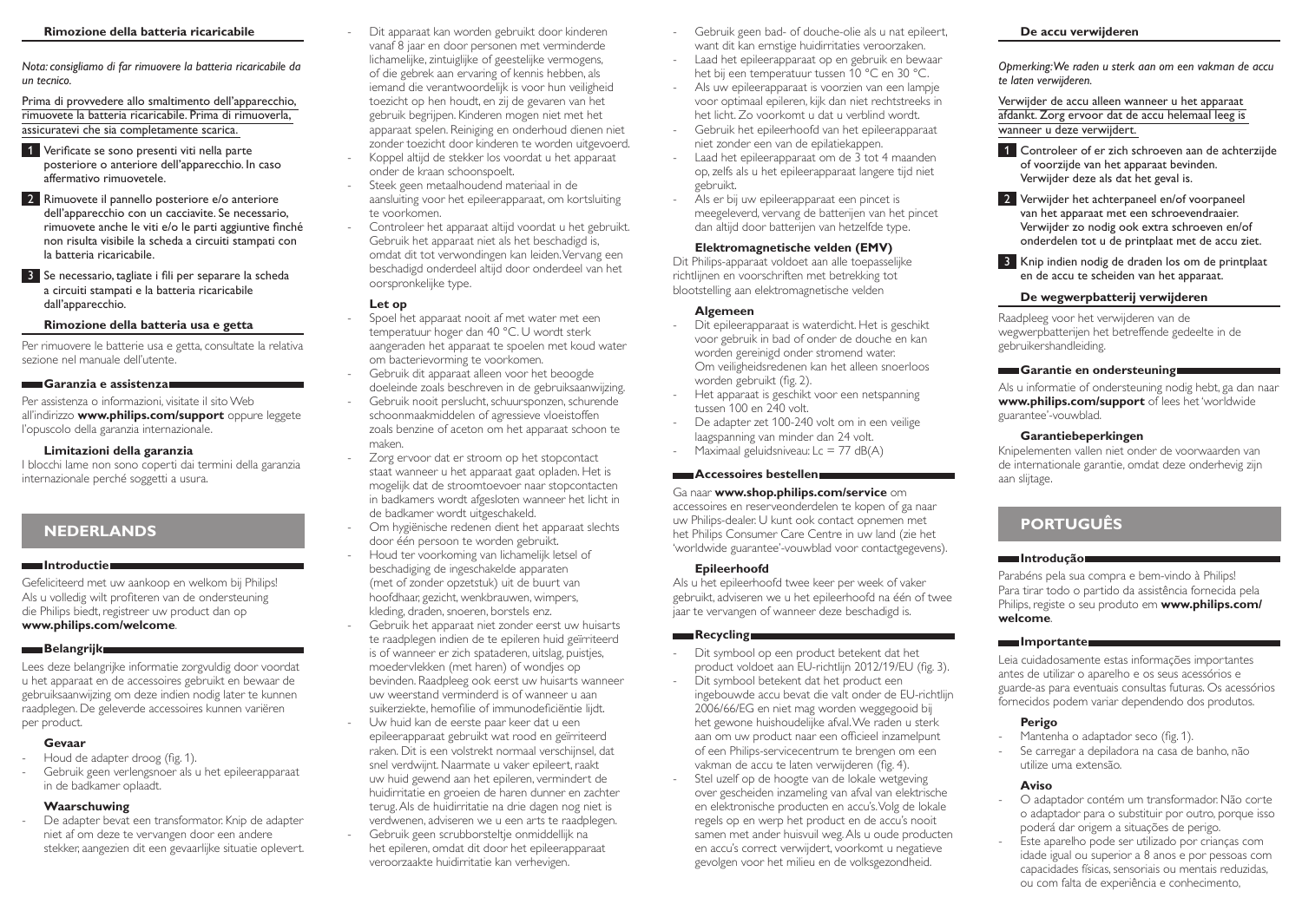caso sejam supervisionadas ou tenham recebido instruções relativas à utilização segura do aparelho e se tiverem sido alertadas para os perigos envolvidos. As crianças não podem brincar com o aparelho. A limpeza e a manutenção do utilizador não podem ser efectuadas por crianças sem supervisão. - Antes de lavar em água corrente, desligue sempre a ficha do aparelho.

- Não insira material que contenha metal na tomada da depiladora para evitar curto-circuitos.
- Verifique sempre o aparelho antes de o utilizar. Não utilize o aparelho se este estiver danificado, visto que isto pode causar lesões. Substitua sempre uma peça danificada por um artigo original.

### **Cuidado**

- Nunca utilize água a uma temperatura superior a 40 °C para enxaguar o aparelho. Recomenda-se vivamente que enxagúe o aparelho com água fria para evitar o desenvolvimento de bactérias.
- Utilize este aparelho apenas para o fim a que se destina, conforme indicado no manual do utilizador.
- Nunca utilize ar comprimido, esfregões, agentes de limpeza abrasivos ou líquidos agressivos, tais como petróleo ou acetona, para limpar o aparelho.
- Verifique se a tomada tem corrente quando carregar o aparelho. A alimentação eléctrica das tomadas em casas de banho pode ser desligada quando se apaga a luz.
- Por questões de higiene, o aparelho só deve ser utilizado por uma pessoa.
- Para evitar danos e lesões, afaste os aparelhos em funcionamento (com ou sem acessórios) de cabelo, rosto, sobrancelhas, pestanas, roupa, linhas, fios, escovas, etc.
- Não utilize o aparelho sobre pele irritada ou com varizes, eczemas, manchas, sinais (com pêlos) ou feridas sem consultar primeiro o seu médico. Pessoas com imunidade reduzida ou que sofram de diabetes, hemofilia ou imunodeficiência, devem também consultar primeiro o seu médico.
- A pele pode ficar ligeiramente avermelhada e irritada nas primeiras utilizações de uma depiladora. Este fenómeno é absolutamente normal e depressa desaparecerá. À medida que utilizar a depiladora com maior frequência, a pele habitua-se à depilação, a irritação diminui e os pêlos crescem mais finos e macios. Se a irritação não desaparecer nos três dias seguintes, é aconselhável consultar um médico.
- Não utilize uma escova de esfoliação imediatamente depois da depilação, pois isto pode intensificar uma eventual irritação da pele causada pela depiladora.
- Não utilize óleos de banho quando efectua a depilação com a pele húmida, pois isto pode causar uma irritação grave da pele.
- Carregue, utilize e guarde a depiladora a uma temperatura entre 10 °C e 30 °C.
- Se a depiladora estiver equipada com uma luz para melhores resultados de depilação, não olhe directamente para a luz para evitar ficar ofuscado por esta.
- Não utilize a cabeça de depilação da depiladora sem um dos acessórios de depilação.
- Carregue totalmente a depiladora a cada 3 a 4 meses, mesmo que não utilize a depiladora durante períodos de tempo prolongados.
- Se a sua depiladora for fornecida com uma pinça, substitua as pilhas da pinça por outras do mesmo tipo.

### **Campos electromagnéticos (CEM)**

Este aparelho Philips cumpre todas as normas e regulamentos aplicáveis à exposição a campos electromagnéticos.

# **Geral**

- Esta depiladora é à prova de água. Esta é adequada à utilização na banheira ou no chuveiro e à limpeza em água corrente. Por motivos de segurança, a depiladora só pode ser utilizada sem fio (fig. 2).
- Este aparelho é indicado para voltagens entre 100 e 240 volts.
- O adaptador transforma 100-240 volts numa tensão segura e baixa inferior a 24 volts.
- Nível máximo de ruído: Lc = 77 dB(A).

# **Encomendar acessórios**

Para comprar acessórios ou peças sobressalentes, visite **www.shop.philips.com/service** ou vá ao seu revendedor Philips. Também pode contactar o Centro de Apoio ao Cliente da Philips no seu país (consulte os detalhes de contacto no folheto da garantia mundial).

### **Cabeça de depilação**

Se utilizar a cabeça de depilação duas ou mais vezes por semana, recomendamos a substituição da cabeça de depilação após dois anos ou quando esta estiver danificada.

### **Reciclagem**

- Este símbolo num produto significa que o produto está abrangido pela Directiva Europeia 2012/19/UE (fig. 3).
- Este símbolo significa que o produto contém uma bateria recarregável incorporada abrangida pela directiva europeia 2006/66/CE, o que significa que esta não pode ser eliminada juntamente com os resíduos domésticos comuns. Recomendamos vivamente que leve o seu produto a um ponto de recolha oficial ou a um centro de assistência da Philips para que um técnico qualificado retire a bateria recarregável (fig. 4).
- Informe-se acerca do sistema local de recolha de resíduos relativamente a produtos eléctricos e electrónicos e pilhas recarregáveis. Cumpra as regras locais e nunca elimine o produto e as pilhas recarregáveis com os resíduos domésticos comuns. A eliminação correcta de produtos usados e das pilhas recarregáveis ajuda a evitar consequências nocivas para o meio ambiente e para a saúde pública.

### **Retirar a bateria recarregável**

*Nota: Recomenda-se vivamente que a bateria recarregável seja removida por um técnico qualificado.* 

Retire a bateria recarregável apenas quando se desfizer do aparelho. Certifique-se de que a bateria está completamente vazia quando a retirar.

- 1 Verifique se há parafusos na parte posterior ou frontal do aparelho. Se assim for, retire-os.
- 2 Retire o painel posterior e/ou frontal do aparelho com uma chave de fendas. Se necessário, retire também parafusos e/ou peças adicionais até conseguir ver a placa de circuitos impressos com a bateria recarregável.

3 Se necessário, corte os fios para separar a placa de circuitos impressos e a bateria recarregável do aparelho.

### **Retirar a pilha descartável**

Para remover as pilhas descartáveis, consulte a secção correspondente no manual do utilizador.

# **Garantia e assistência**

Se precisar de informações ou assistência, visite **www.philips.com/support** ou leia o folheto da garantia mundial em separado.

### **Restrições à garantia**

As unidades de corte não são abrangidas pelos termos da garantia internacional visto que estão sujeitas a desgaste.

# **PORTUGUÊS DO BRASIL**

### **Introdução**

Parabéns pela sua compra e bem-vindo à Philips! Para aproveitar ao máximo o suporte oferecido pela Philips, registre o produto em **www.welcome.philips.com/ br\_pt/**.

### **Importante**

Leia atentamente estas informações importantes antes de usar o aparelho e seus acessórios, e guarde-as para consultas futuras. Os acessórios fornecidos podem variar para diferentes produtos.

# **Perigo**

- Mantenha o adaptador seco (fig. 1).
- Ao carregar o depilador no banheiro, não use um cabo de extensão.

# **Aviso**

- O adaptador contém um transformador. Não retire o adaptador para substituí-lo por outro plugue, pois isso pode causar uma situação de risco.

- Este aparelho pode ser utilizado por crianças maiores de oito anos e por pessoas com capacidade física, sensorial ou mental reduzida, ou sem experiência e conhecimento, desde que sejam supervisionadas ou instruídas a respeito do uso do aparelho de forma segura e estejam cientes dos riscos envolvidos. Não deixe as crianças brincarem com o aparelho. Crianças não devem realizar limpeza ou manutenção sem a supervisão de um adulto.
- Sempre desconecte o aparelho da tomada antes de lavá-lo com água corrente.
- Para evitar curto-circuito, não insira materiais que contêm metal na tomada do depilador.
- Sempre verifique o aparelho antes de usá-lo. Não use o aparelho caso esteja danificado, pois poderá causar lesões. Sempre substitua uma peça danificada por outra original.

# **Atenção**

- Nunca use água com temperatura superior a 40 °C para lavar o aparelho. É altamente recomendável lavar o aparelho com água fria para evitar a proliferação de bactérias.
- Só use este aparelho para o propósito ao qual ele se destina, conforme mostrado no manual do usuário.
- Nunca use ar comprimido, palhas de aço, agentes de limpeza abrasivos ou líquidos agressivos como gasolina ou acetona para limpar o aparelho.
- Verifique se a tomada está funcionando quando carregar o aparelho. O fornecimento de eletricidade para tomadas em banheiros pode ser interrompido quando a luz é desligada.
- Por questões de higiene, o aparelho só deve ser utilizado por uma pessoa.
- Para evitar danos e ferimentos, mantenha o aparelho (com ou sem acessórios) longe do couro cabeludo, rosto, sobrancelhas, cílios, roupas, cordas, escovas etc.
- Não use o aparelho em peles irritadas ou com varizes, arranhões, espinhas, pelos encravados, verrugas (com pelos) ou feridas sem consultar um médico. Pessoas com baixa imunidade ou que sofrem de diabetes mellitus, hemofilia ou imunodeficiência devem consultar um médico antes de usar o aparelho.
- Sua pele pode ficar um pouco vermelha e irritada nas primeiras vezes em que usar o depilador. Isso é absolutamente normal e desaparece depressa. Ao começar a depilar com mais frequência, sua pele se acostumará à depilação, a irritação diminuirá e os pelos ficarão mais finos e macios. Caso a irritação não desapareça em até três dias, consulte um médico.
- Não use a escova esfoliante logo após a depilação, pois isso poderá intensificar possíveis irritações na pele causadas pelo depilador.
- Não use óleos de banho ao se depilar com água, pois isso pode causar graves irritações na pele.
- Carregue, use e guarde o depilador a uma temperatura entre 10 °C e 30 °C.
- Se o seu depilador estiver equipado com uma luz para depilação ideal, não olhe diretamente para a luz a fim de evitar que sua visão fique ofuscada.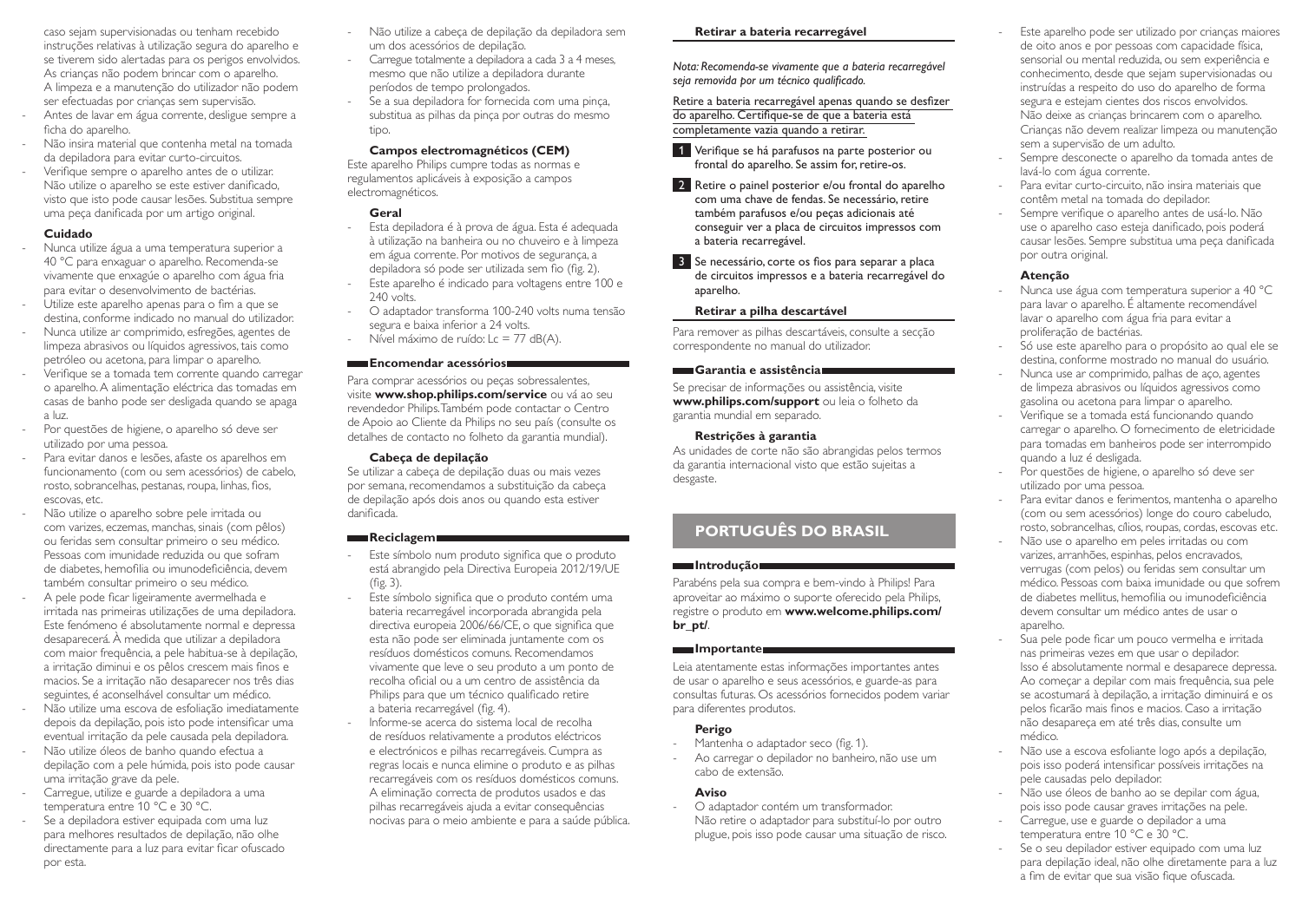- Não use a cabeça depiladora do depilador sem uma das capas de depilação
- Carregue totalmente o depilador a cada 3 ou 4 meses, mesmo que você fique sem usá-lo por um longo tempo.
- Se seu depilador vier com pinças, sempre substitua as baterias das pinças com baterias originais.

### **Campos eletromagnéticos (EMF)**

Este aparelho Philips está em conformidade com todos os padrões e regulamentos aplicáveis relacionados à exposição a campos eletromagnéticos.

### **Geral**

- O depilador é à prova d'água. Ele pode ser usado na banheira ou no chuveiro e para limpeza sob água corrente. Por questões de segurança, este aparelho só pode ser utilizado sem fio (fig. 2).
- Este aparelho é adequado para voltagens de 100 a 240 volts.
- O adaptador transforma a tensão de 100-240 volts em uma tensão segura, inferior a 24 volts.
- Nível máximo de ruído: Lc = 77 dB (A).

### **Compra de acessórios**

Para comprar acessórios ou peças avulsas, acesse **www.shop.philips.com/service** ou dirija-se até um revendedor Philips. Você também pode entrar em contato com a Central de Atendimento ao Cliente Philips em seu país (veja o folheto de garantia mundial para obter os detalhes de contato).

## **Cabeça depiladora**

Se você usar a cabeça depiladora duas ou mais vezes por semana, recomendamos a substituição da unidade de corte após dois anos ou quando estiver danificada.

### **Reciclagem**

- Esse símbolo em um produto significa que ele está protegido pela Diretiva Europeia 2012/19/UE (fig. 3). Este símbolo significa que o produto contém uma
- bateria recarregável interna coberta pela Diretiva Europeia 2006/66/EC. Essa bateria não pode ser descartada com o lixo doméstico. Recomenda-se levar o produto até um ponto de coleta oficial ou a uma assistência técnica autorizada Philips para que um profissional remova a bateria recarregável (fig. 4).
- Informe-se sobre o sistema de coleta seletiva local de produtos elétricos e eletrônicos e baterias recarregáveis. Siga as normas locais e nunca descarte o produto e as pilhas recarregáveis com o lixo doméstico comum. O descarte correto de produtos antigos e pilhas recarregáveis ajuda a evitar consequências negativas para o meio ambiente e para a saúde humana.

# **Remoção da bateria recarregável**

*Nota: Recomenda-se que a bateria recarregável seja removida por um profissional.* 

Somente remova a bateria recarregável quando descartar o aparelho; ao removê-la, verifique se ela está completamente descarregada.

- 1 Verifique se há parafusos na parte de trás ou da frente do aparelho; se houver, remova-os.
- 2 Remova o painel frontal e/ou traseiro do aparelho com uma chave de fenda. Se necessário, remova também os parafusos e/ou as peças adicionais, até enxergar a placa de circuito impresso com a bateria recarregável.
- 3 Se necessário, corte os fios para separar a placa de circuito impresso e a bateria recarregável do aparelho.

# **Remoção da bateria descartável**

Para remover as baterias descartáveis, consulte a respectiva seção no manual do usuário.

### **Garantia e suporte**

Caso você precise obter informações ou suporte, visite o site **www.philips.com/support** ou leia o folheto de garantia mundial à parte.

### **Restrições da garantia**

As unidades de corte não estão cobertas pelos termos de garantia internacional, pois elas estão sujeitas ao desgaste.

# **TÜRKÇE**

# **Giriş**

Ürünümüzü satın aldığınız için teşekkür ederiz. Philips'e hoş geldiniz! Philips'in sunduğu destekten faydalanabilmek için lütfen ürününüzü şu adresten kaydedin: **www.philips.com/welcome**.

# **Önemli**

Cihazı ve aksesuarlarını kullanmadan önce bu önemli bilgileri dikkatlice okuyun ve gelecekte başvurmak üzere saklayın. Cihazla birlikte verilen aksesuarlar ürünlere göre farklılık gösterebilir.

# **Tehlike**

- Adaptörü kuru tutmaya dikkat edin (Şek. 1).
- Epilatörü banyoda şarj ediyorsanız uzatma kablosu kullanmayın.

# **Uyarı**

- Adaptörde bir dönüştürücü bulunmaktadır. Tehlikeli bir duruma sebep olabileceğinden, adaptörü başka bir fişle değiştirmek için kesmeyin.
- Bu cihazın 8 yaşın üzerindeki çocuklar ve fiziksel, motor ya da zihinsel becerileri gelişmemiş veya bilgi ve tecrübe açısından eksik kişiler tarafından kullanımı

sadece bu kişilerin nezaretinden sorumlu kişilerin bulunması veya cihazın güvenli kullanım talimatlarının bu kişilere sağlanması ve olası tehlikelerin anlatılması durumunda mümkündür. Çocuklar cihazla oynamamalıdır. Temizlik ve kullanıcı bakımı herhangi bir gözetim olmadan çocuklar tarafından yapılmamalıdır.

- Cihazı musluk altında yıkamadan önce mutlaka prizden çekin.
- Epilatör soketinin içine metal içeren materyaller sokmayın, aksi takdirde kısa devre yapabilir.
- Kullanmadan önce her zaman cihazı kontrol edin. Hasarlıysa yaralanmalara sebep olabileceğinden, cihazı kullanmayın. Hasarlı parçayı mutlaka orijinaliyle değiştirin.

## **Dikkat**

- Cihazı durulamak için asla 40°C'den sıcak su kullanmayın. Bakteri oluşumunu engellemek için cihazı kesinlikle soğuk suyla durulamanız önerilir.
- Bu cihazı yalnızca kullanım amacına uygun olarak, kullanım kılavuzunda gösterildiği gibi kullanın.
- Cihazı temizlemek için asla basınçlı hava, ovalama bezleri, benzin veya aseton gibi aşındırıcı temizlik ürünleri veya zarar verici sıvılar kullanmayın.
- Cihazı şarj etmeden önce prizde elektrik olup olmadığını kontrol edin. Bazı banyolarda elektrik, lambanın kapatılmasıyla kesilmektedir.
- Hijyenik nedenlerden dolayı cihaz sadece bir kişi tarafından kullanılmalıdır.
- Cihaz çalışır durumdayken (aparatlı veya aparatsız) herhangi bir kaza veya hasarı önlemek için cihazı saçınızdan, yüzünüzden, kirpik ve kaşlarınızdan, kıyafet, iplik, kablo, fırça vb.'den uzak tutun.
- Cilt tahriş olmuşsa ya da ciltte varis, kızarıklıklar, lekeler, benler (üzeri tüylü) veya yaralar varsa cihazı doktorunuza danışmadan önce kullanmayın. Düşük bağışıklık tepkisi, şeker hastalığı, hemofili ya da bağışıklık sistemi yetmezliği olan kişiler de öncelikle doktorlarına danışmalıdır.
- İlk kez bir epilatör kullandığınızda cildiniz kızarabilir ve tahriş olabilir. Bu çok normal bir durumdur ve hızla geçer. Daha sık epilasyon yaptıkça, cildiniz epilasyona alışkanlık kazanacak, tahriş azalacak ve yeni çıkan tüyler daha ince ve yumuşak olacaktır. Cildinizdeki tahriş üç gün içerisinde geçmediyse bir doktora başvurmanızı öneririz.
- Epilatörün neden olabileceği cilt tahrişini artırabileceğinden, epilasyondan hemen sonra peeling fırçası kullanmayın.
- Islak epilasyon yaparken, ciddi cilt tahrişlerine neden olabileceğinden, banyo ve duş yağları kullanmayın.
- Epilatörü 10°C 30°C arası sıcaklıklarda şarj edin, kullanın ve saklayın.
- Epilatörünüz optimum epilasyon için bir ışıkla donatılmışsa gözünüzü kamaştırmasını önlemek için ışığa doğrudan bakmayın.
- Epilatörün epilasyon başlığını epilasyon ataçmanlarından biri olmadan kullanmayın.
- Epilatörü uzun süre kullanmayacak olsanız dahi pilleri her 3-4 ayda bir tamamen şarj edin.
- Epilatörünüz cımbızla birlikte verilmişse cımbızların pilini mutlaka orijinal tipteki pillerle değiştirin.

# **Elektromanyetik alanlar (EMF)**

Bu Philips cihazı, elektromanyetik alanlara maruz kalmaya ilişkin geçerli tüm standartlara ve düzenlemelere uygundur.

# **Genel**

- Bu epilatörle su geçirmez değildir. Banyo veya duşta kullanım ve musluk altında temizlemeye uygundur. Güvenlik nedeniyle bu epilatör yalnızca kablosuz olarak kullanılabilir (Şek. 2).
- Cihaz 100 ile 240 volt arasındaki şebeke gerilimlerine uygundur.
- Adaptör 100-240 volt'u güvenli seviye olan 24 volttan daha düşük değerlere çevirmektedir.
- Maksimum gürültü düzeyi: Lc = 77 dB(A).

### **Aksesuarların sipariş edilmesi**

Aksesuar veya yedek parça satın almak için **www.shop.philips.com/service** adresini ziyaret edin ya da Philips bayinize gidin. Aynı zamanda ülkenizdeki Philips Müşteri Hizmet Merkezi ile iletişim kurabilirsiniz (iletişim bilgileri için dünya çapında garanti kitapçığına başvurun).

# **Epilasyon başlığı**

Epilasyon başlığını haftada iki veya daha fazla kez kullanıyorsanız başlığı iki yıl kullandıktan sonra ya da hasar gördüğünde değiştirmenizi öneririz.

### **Geri dönüşüm**

- Ürünlerin üzerindeki bu simge, ürünün 2012/19/EU sayılı Avrupa Yönergesi kapsamında olduğu anlamına gelir (Şek. 3).
- Bu simge, ürünün normal evsel atıklarla birlikte atılmaması gereken ve 2006/66/EC sayılı Avrupa Yönergesi kapsamında olan dahili şarj edilebilir pil içerdiği anlamına gelir. Şarj edilebilir pilin bir uzman tarafından çıkarılması için ürününüzü resmi bir toplama noktasına veya bir Philips servis merkezine götürmenizi önemle tavsiye ederiz (Şek. 4).
- Elektrikli ve elektronik ürünlerle şarj edilebilir pillerin ayrı toplanmasıyla ilgili yerel sistem hakkında bilgi edinin. Yerel kurallara uyun, ürün ve pilleri asla normal ev atıklarıyla birlikte atmayın. Eski ürün ve şarj edilebilir pillerin doğru şekilde atılması, çevreyi ve insan sağlığını olumsuz etkileyecek sonuçların önlenmesine yardımcı olur.

# **Şarj edilebilir pilin çıkarılması**

*Dikkat: Şarj edilebilir pilin bir uzman tarafından çıkarılmasını önemle tavsiye ederiz.* 

Şarj edilebilir pilleri, sadece cihazı atacağınız zaman çıkarın. Pilleri çıkarırken tamamen boş olduklarından emin olun.

- 1 Cihazın arkasında veya önünde vida varsa bunları sökün.
- 2 Cihazın arka ve/veya ön panelini bir tornavida kullanarak sökün. Gerekirse, şarj edilebilir pil ile birlikte baskılı devre kartını görene kadar diğer vidaları ve/veya parçaları da sökün.

3 Baskılı devre kartı ve şarj edilebilir pili cihazdan çıkarmak için gerekirse kabloları kesin.